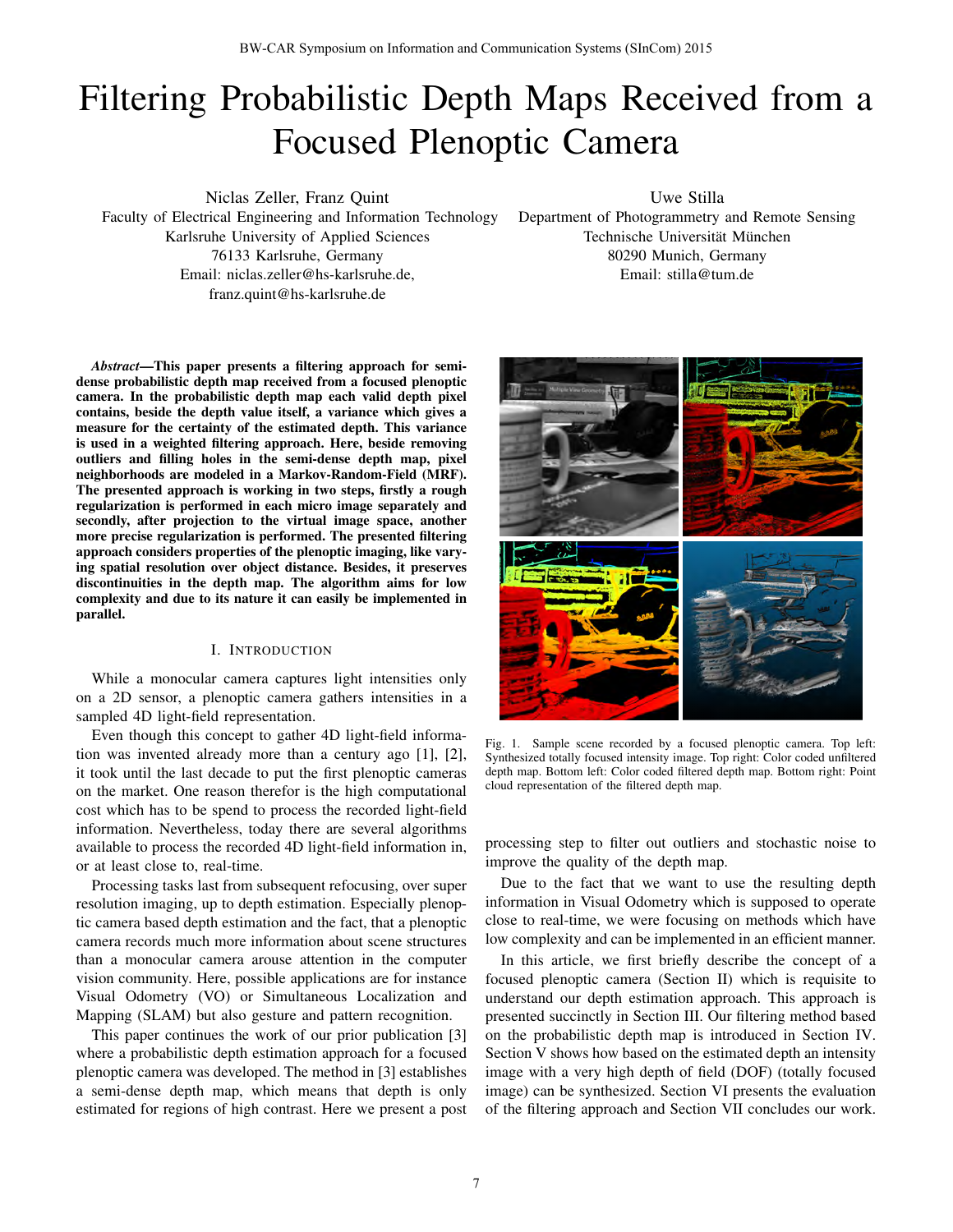

Fig. 2. Subsection of the raw image recorded by a focused plenoptic camera. The raw image consists of thousands of circular micro image arranged on a hexagonal grid.

#### II. CONCEPT OF THE FOCUSED PLENOPTIC CAMERA

A focused plenoptic camera (plenoptic camera 2.0) [4], [5], which the presented method relies on, slightly differs from a traditional, unfocused plenoptic camera [6], [7]. Nevertheless, both concepts are based on a micro lens array (MLA) which is placed in front of the sensor.

The main advantage of a focused plenoptic camera is that it produces a focused micro image of a subsection of the scene under each micro lens, as can be seen in the recorded sensor image in Figure 2. Thereby a higher spatial image resolution is achieve than with an unfocused plenoptic camera, where each micro lens just represents one spatial sample.

A focused plenoptic camera can be realized in two different setups [8], [4], the Keplerian and the Galilean mode. In the Keplerian mode the light-field sensor (image sensor and MLA) is placed in a distance further than the image distance  $b<sub>L</sub>$  to the main lens of the camera, while in the Galilean mode the light-field sensor is placed closer than  $b<sub>L</sub>$  to the main lens.

Figure 3 shows the interior of a focused plenoptic camera based on the Galilean setup. Here  $D<sub>L</sub>$  defines the aperture of the main lens and  $D_M$  the one of a micro lens.  $b_L$  represents the image distance of the projected main lens image (virtual image). The relation between the image distance  $b<sub>L</sub>$  and the object distance  $a<sub>L</sub>$  is defined, dependent on the focal length  $f_L$ , by the thin lens equation:

$$
\frac{1}{f_L} = \frac{1}{a_L} + \frac{1}{b_L} \tag{1}
$$

In the following we will discuss only the Galilean mode. Nevertheless, similar assumptions can be made for the Keplerian mode.

In our research we are working with a Raytrix camera [5], which is a focused plenoptic camera operating in the Galilean mode. Besides, a Raytrix camera has as distinct feature an MLA that consist of three different types of micro lenses which are arranged in a hexagonal grid. Each type of micro lens has a different focal length and thus focuses a different image distance  $b<sub>L</sub>$  and respectively object distance  $a<sub>L</sub>$  on the sensor. The three focal lengths are chosen such, that the corresponding DOFs are just adjacent. Thus, the DOF of the camera is extended. Due to overlap of the micro images it can be assured, that each virtual image point occurs focused in at least one micro image.

From Figure 3 one can see, that a certain object point is projected to multiple micro images on the sensor. Thus, by



Fig. 3. Optical path inside a focused plenoptic camera based on the Galilean configuration. The MLA and the image sensor lie in front of the virtual image created by the main lens. A virtual image point in distance b behind the MLA results in multiple focused micro images on the sensor.

finding corresponding points in the micro images, the distance b between MLA and the respective virtual image point can be calculated by triangulation:

$$
b = \frac{d \cdot B}{p_x} \tag{2}
$$

Here, d represents the baseline distance between two micro lenses, B the distance between MLA and sensor and  $p_x$  the measured disparity between the corresponding points in the micro images. Since points with a large distance  $b$  are seen from micro lenses which are further apart, the lager baseline distance  $d$  can be used to improve the depth estimate. A detailed derivation of this equation can be found in [9]. Prior to a metric calibration, the distance  $B$  is not known precisely and thus the depth estimate is defined relative to this distance:

$$
v = \frac{b}{B} = \frac{d}{p_x} \tag{3}
$$

The distance  $v$  is called the virtual depth subsequently [5]. Besides, we defined the inverse virtual depth  $z = v^{-1}$ , which will be used in the following sections:

$$
z = \frac{1}{v} = \frac{p_x}{d} \tag{4}
$$

#### III. PROBABILISTIC DEPTH ESTIMATION

This section presents our probabilistic virtual depth estimation algorithm, originally published in [3]. The prior section showed that depth estimation in a focused plenoptic camera can be solved by finding pixel correspondences between micro images. Due to the high overlap of the micro images, this task can be considered as multi-view stereo problem. Since the focus of our approach lies on real-time applicability, the presented algorithm searches for corresponding pixel pairs based on local criteria. To combine all these correspondences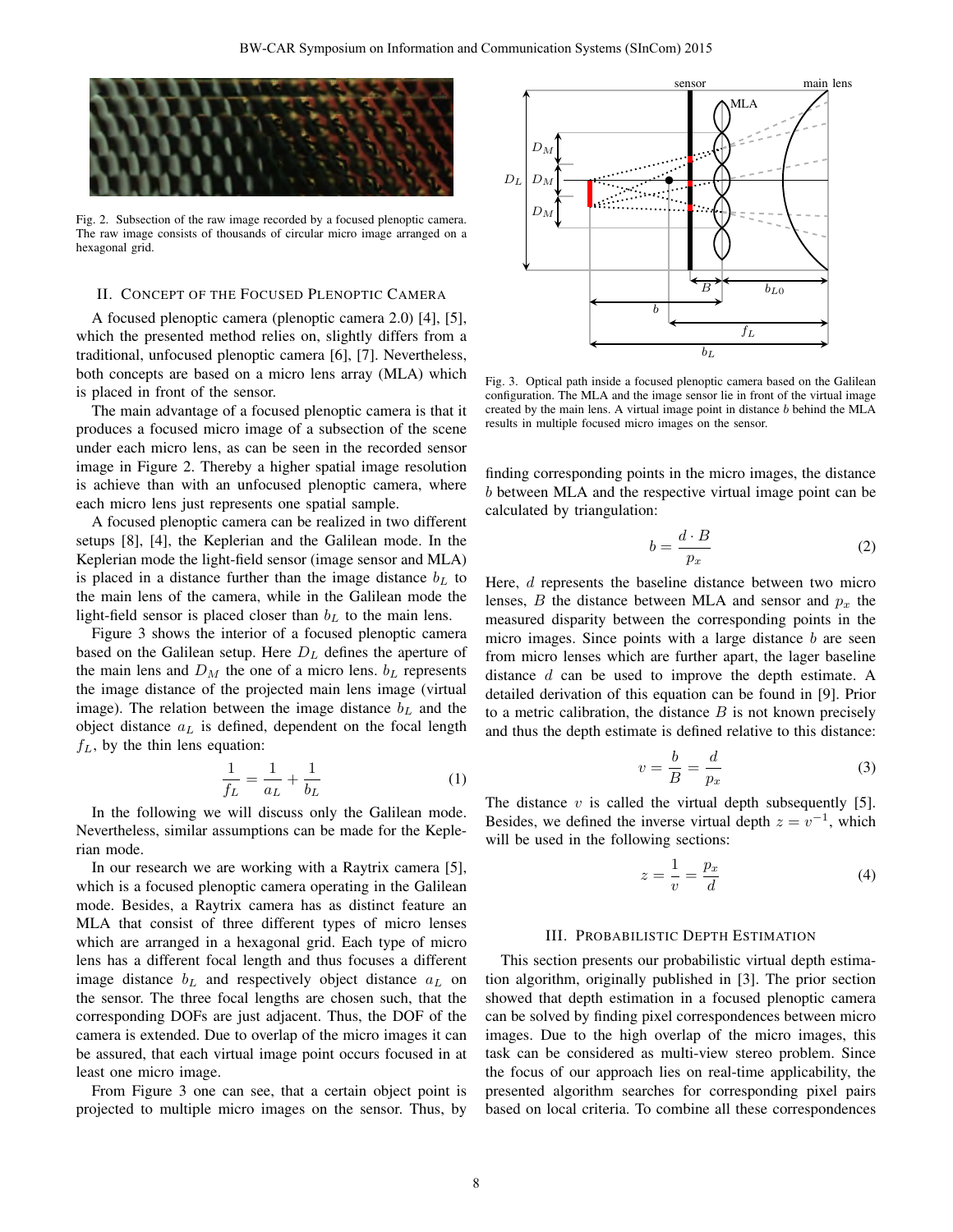in one depth map, for each depth observation an uncertainty measure is defined which is used to establish a probabilistic depth map, as introduced in [10].

#### *A. Probabilistic Virtual Depth*

From eq. (4) one can see, that the inverse virtual depth  $z$  is proportional to the estimated disparity  $p_x$ . The disparity  $p_x$  of a point in two micro images is estimated based on intensity error minimization along the epipolar line. Thus, the sensor noise is considered to be the main error source effecting this estimate. Since the sensor noise is usually modeled as additive white Gaussian noise (AWGN), we also consider the estimated disparity  $p_x$  and hence also the inverse virtual depth to be a Gaussian distributed random variable  $Z$ , defined by the mean z and the variance  $\sigma_z^2$ .

$$
f_Z(x) = \frac{1}{\sqrt{2\pi}\sigma_z} e^{-\frac{(x-z)^2}{2\sigma_z^2}}
$$
 (5)

In [3] it is derived in detail how the inverse virtual depth variance  $\sigma_z^2$  can be obtained.

#### *B. Virtual Depth Observation*

For depth estimation we want to establish stereo correspondences between any possible pairs of micro lenses. Thus, a graph of baselines is build which defines the micro image pairs used for stereo matching. For a certain micro lens this graph contains the baselines to all micro lenses right to the micro lens of interest. In that way it is assured that each pixel correspondence is established only once. Figure 4 shows five sample baselines, one for each of the five shortest baseline distances.

Each baseline in the graph is defined by its length  $d$  as well as its 2D orientation on the MLA plane  $e_p = (e_{px}, e_{py})^T$ . Since the micro images are considered to be rectified, the orientation vector of the baseline is equivalent to that of the epipolar line of any pixel under the micro lens of interest.

The inverse virtual depth estimation is performed for each pixel in the raw image  $p_R := x_R = (x_R, y_R)^T$  which lies under a micro lens and has a certain intensity gradient along the epipolar line  $e_p$ . For each pixels multiple stereo observations are estimated starting from the shortest baseline up to the longest possible baseline. This is done, since for a short baseline it is more likely to find unambiguous correspondences, while longer baselines improve the precision. Thus, for each observation the prior estimates are used to limit the search range.

#### *C. Merging Inverse Virtual Depth Observations*

The prior Section described already that for a pixel  $p_R$  in the raw image multiple inverse virtual depth observations can be obtained. Each new observation is incorporated into a inverse virtual depth hypothesis similar to the update step in a Kalman filter. Here, the new inverse virtual depth hypothesis  $\mathcal{N}(z, \sigma_z^2)$ 



Fig. 4. Five shortest baseline distances in a hexagonal micro lens grid. For a micro lens stereo matching is only performed with neighbors for which the baseline angle  $\phi$  is in the range  $-90^\circ \leq \phi < 90^\circ$ .

results from the hypothesis prior the observation  $\mathcal{N}(z_p, \sigma_p^2)$ and the new observation  $\mathcal{N}(z_o, \sigma_o^2)$  as follows:

$$
\mathcal{N}(z,\sigma_z^2) = \mathcal{N}\left(\frac{\sigma_p^2 \cdot z_o + \sigma_o^2 \cdot z_p}{\sigma_p^2 + \sigma_o^2}, \frac{\sigma_p^2 \cdot \sigma_o^2}{\sigma_p^2 + \sigma_o^2}\right) \tag{6}
$$

IV. POST PROCESSING OF PROBABILISTIC DEPTH MAP

In the probabilistic depth estimation algorithm pixels correspondences are found only based on local criteria. Besides, each pixel is processed separately without considering a larger neighborhood. Thus, the estimated inverse virtual depth values  $z$  in the micro images can be considered to be more or less uncorrelated. This is actually not the case for depth maps of real scenes, where neighboring depth pixels usually are highly correlated. Thus, in this post processing step we model the connection between pixels in a certain neighborhood by a Markov-Random-Field (MRF).

The regularization is done in several steps. First outlier removal and hole filling is performed in each micro image separately (Sec. IV-A). Afterwards the pixels from the micro images are projected back into the virtual image space which is created by the main lens projection (Sec. IV-B). Here again outlier removal and hole filling is performed. Finally the depth map is updated based on an MRF structure, using all inverse virtual depth pixel hypothesizes within a certain neighborhood  $(Sec. IV-C).$ 

## *A. Removing Outliers and Filling Holes in Micro Images*

*1) Removing Outliers:* Due to ambiguous structures in the micro images it happens that wrong correspondences are established between pixels in the micro images. Thus, in a first step pixels which are outliers with respect to their neighborhood are removed. For each valid depth pixel in the raw image  $p_R^{(i)}$ , with the depth hypothesis  $\mathcal{N}(z_i, \sigma_{zi}^2)$ , and average inverse virtual depth  $\overline{z_i}$  and a corresponding variance  $\sigma_{z_i}^2$  of the valid depth pixels  $N_{Rvalid}$  within the neighborhood  $\tilde{N_R^{(i)}}$  is defined:

$$
\overline{z_i} = \frac{\sum_{k \in N_x^{(i)}, k \neq i} z_k \cdot (\sigma_{zk}^2)^{-1}}{\sum_{k \in N_x^{(i)}, k \neq i} (\sigma_{zk}^2)^{-1}}
$$
(7)

$$
\overline{\sigma_{zi}^2} = \frac{|N_x^{(i)}| - 1}{\sum_{k \in N_x^{(i)}, k \neq i} (\sigma_{zk}^2)^{-1}}
$$
(8)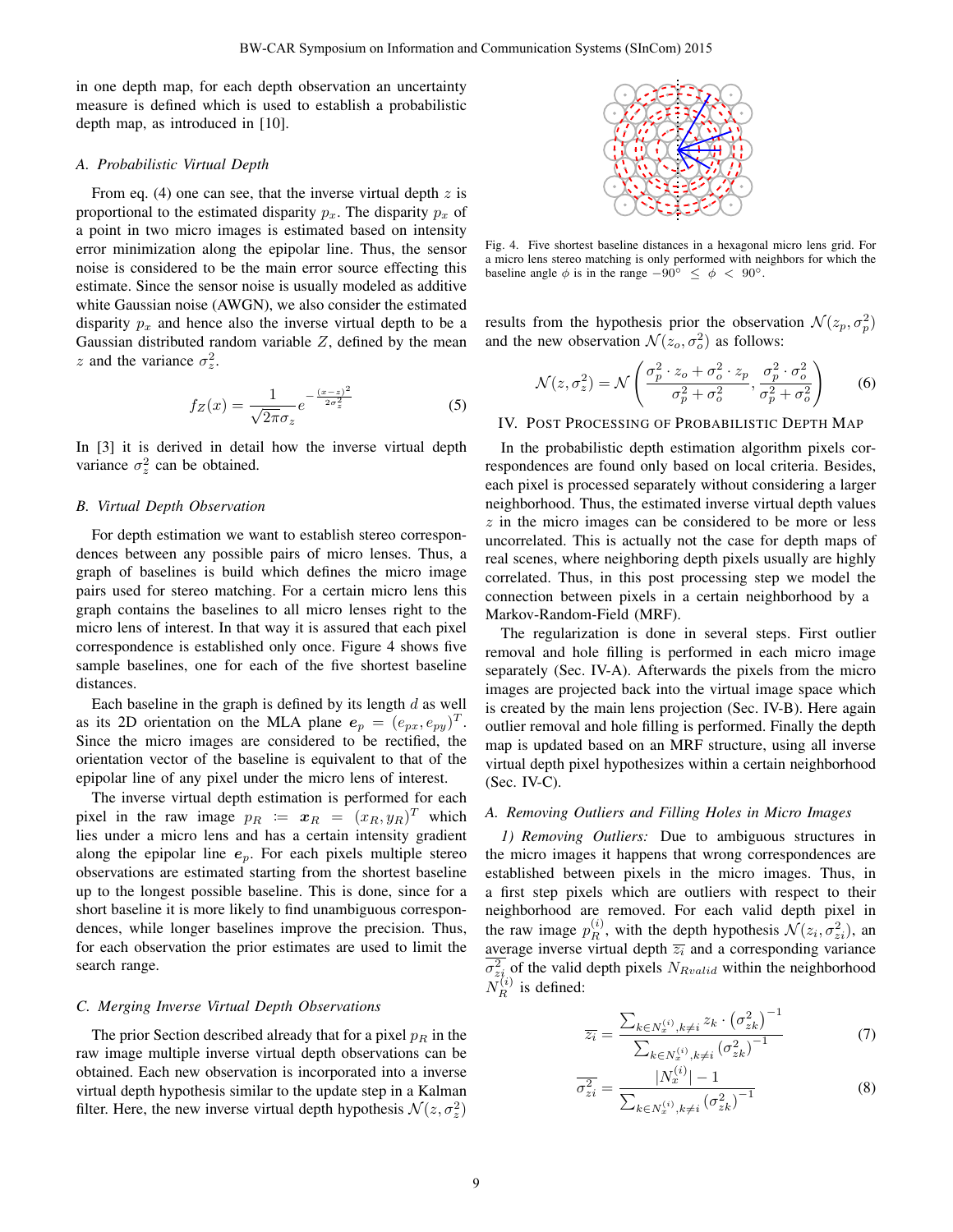In eq. (8)  $N_x^{(i)}$  defines the intersection between the set of neighborhood pixels  $N_R^{(i)}$  of  $p_R^{(i)}$  and the set of valid depth pixels  $N_{Rvalid}$  ( $N_x^{(i)} = N_R^{(i)} \cap N_{Rvalid}$ ). Besides  $|N_x^{(i)}|$  is the cardinality of the set  $N_x^{(i)}$  and defines the number of elements in the set. Eq. (7) and (8) are actually quite similar to the definition of z and  $\sigma_z^2$  in eq. (6). The only difference is, that the sum of the inverse variances is multiplied by the number of valid neighbors  $(|N_x^{(i)}| - 1)$ .

Each pixel  $p_R^{(i)}$  that has a inverse virtual depth estimate  $z_i$ which does not satisfy the following condition is classified as outlier:

$$
(z_i - \overline{z_i})^2 \le 4 \cdot \overline{\sigma_{zi}^2} \tag{9}
$$

For the experiments in Section VI we defined a squared neighborhood of  $5$  pixel  $\times$  5 pixel.

*2) Filling Holes:* After removing the outlier in the micro images, pixels which have enough gradient but no valid depth estimate are filled based on the neighboring pixels. Therefore, again the average inverse virtual depth  $\overline{z_i}$  within a neighborhood region is calculated based on eq. (7). The inverse virtual depth  $\overline{z_i}$  gives the new depth value for the invalid pixel  $p_R^{(i)}$ , while the corresponding variance  $\sigma_{zi}^2$  is initialized to some predefined high value. By setting the initial variance to some high value, these interpolated depth values can not negatively effect the later regularization.

## *B. Projecting Micro Images into Virtual Image Space*

After removing outliers and filling holes in the micro images, all micro image pixels which have a valid depth hypothesis are projected into the virtual image space. We define the virtual image space similar to [3] by the pixel coordinates  $x_V$  and  $y_V$  and the virtual depth  $v = z^{-1}$  $(\bm{x}_V = (x_V, y_V, v)^T).$ 

The virtual image coordinates  $x_V$  and  $y_V$  are calculated based on a central perspective projecting thru the corresponding micro lens as follows:

$$
x_V = (x_R - c_x)v + c_x \tag{10}
$$

$$
y_V = (y_R - c_y)v + c_y \tag{11}
$$

Here  $c_x$  and  $c_y$  is the center of the micro lens under which the pixel  $p_R$  with the coordinates  $x_R$  lies.

As described in Section II, a virtual image point is projected to multiple micro images. Vise verse, when performing the back projection to the virtual image space, multiple raw image pixels can fall on the same virtual image pixel and thus have to be merged. This is done similar to the merging step in Section III-C (eq.  $(6)$ ).

## *C. Regularization of Virtual Image*

In the virtual image space firstly outliers which were not detected in the micro images are removed. Besides, the inverse virtual depth values are smoothed, while considering the imaging concept of the camera.

For the virtual image space regularization again for each pixel  $p_V^{(i)}$  $\overset{(i)}{V}\ \coloneqq\ \pmb{x}^{(i)}_V$  $V_V^{(i)}$  a neighborhood region  $N_V^{(i)}$  $V^{(i)}$  is defined. Each micro lens performs a central perspective projection and thus, objects with a high virtual depth occur smaller on the sensor than objects with a small virtual depth. Besides, virtual image points with a high virtual depth are observed by more micro lenses. Thus, vise verse back projected virtual image regions with a high virtual depth consist of more points which are spread over a larger region. Hence, for the virtual image regularization, the size of the neighborhood is defined dependent on the virtual depth  $v_i$  of the pixel of interest  $p_V^{(i)}$  $\overset{(i)}{V}$ . For each pixel  $p_V^{(i)}$  $V^{(i)}$  a radius  $r(v_i)$  is defined as follows:

$$
r(v) = \lceil n \cdot v_i \rceil \tag{12}
$$

Here  $n$  defines some constant parameter. For lower complexity in calculation, the radius  $r(v_i)$  defines the maximum allowed Chebyshev distance  $L_{\infty}$  to the pixel  $p_V^{(i)}$  $V^{(v)}$  instead of the Euclidean distance. A pixel  $p_V^{(k)}$  $V_{\text{V}}^{(k)}$  for instance has the Chebyshev distance  $L_{\infty}^{(k)}$  to the pixel  $p_V^{(i)}$  $V^{(i)}$  defined as follows:

$$
L_{\infty}^{(k)} = \max\left(|x_V^{(i)} - x_V^{(k)}|, |y_V^{(i)} - y_V^{(k)}|\right) \tag{13}
$$

Thus, a squared neighborhood  $N_V^{(i)}$  $\hat{v}_V^{(i)}$  around  $p_V^{(i)}$  $V^{(i)}$  is defined.

*1) Removing Outliers:* For removing outliers in the virtual image, similar to the micro images, the mean inverse virtual depth  $\overline{z_i}$  (eq. (7)) and the mean inverse virtual depth variance  $\overline{\sigma_{zi}^2}$  (eq. (8)) of valid depth pixels within the neighborhood region  $N_V^{(i)}$  $V^{(i)}$  is defined:

$$
N_x^{(i)} = N_V^{(i)} \cap N_{Vvalid} \tag{14}
$$

Here,  $N_{Vvalid}$  is the set of all pixels  $p_V$  which have a valid depth estimate. Nevertheless, besides fulfilling the condition defined in eq. (9) a pixel  $p_V^{(i)}$  $V^{(i)}$  has to have a density of valid depth pixels in its neighborhood above a certain threshold  $T_D$ 

$$
T_D \le \frac{|N_x^{(i)}|}{|N_V^{(i)}|} \tag{15}
$$

In the following experiments the minimum density was set to  $T_D = 0.25.$ 

*2) Filling Holes:* At that point there are no intensities available for the virtual image. Thus, pixel validity can not be defined based on the pixel's intensity gradient, as it is done in the raw image. Instead, each pixel in the virtual image  $p_V$ which has at least one direct neighbor with a valid depth hypothesis is filled by a weighted average of neighboring pixels, defined similar to eq. (7).

*3) MRF based Noise Reduction:* In a final step the actual correspondence between neighboring pixels in the virtual image is established by modeling the neighborhoods in an MRF. Here the same neighborhood  $N_V^{(i)}$  $V^{(i)}$  as for outlier removal is defined.

In the MRF for a neighborhood  $N_V^{(i)}$  $V^{(i)}$  two different states are defined to handle discontinuities in the depth map. Thus, either a pixel  $p_V^{(k)}$  $V(V)$  in the neighborhood  $N_V^{(i)}$  $V^{(i)}$  belongs to the same object as  $p_V^{(i)}$  $V^{(i)}$  or to a different object. These two objects can be considered as foreground and background.

.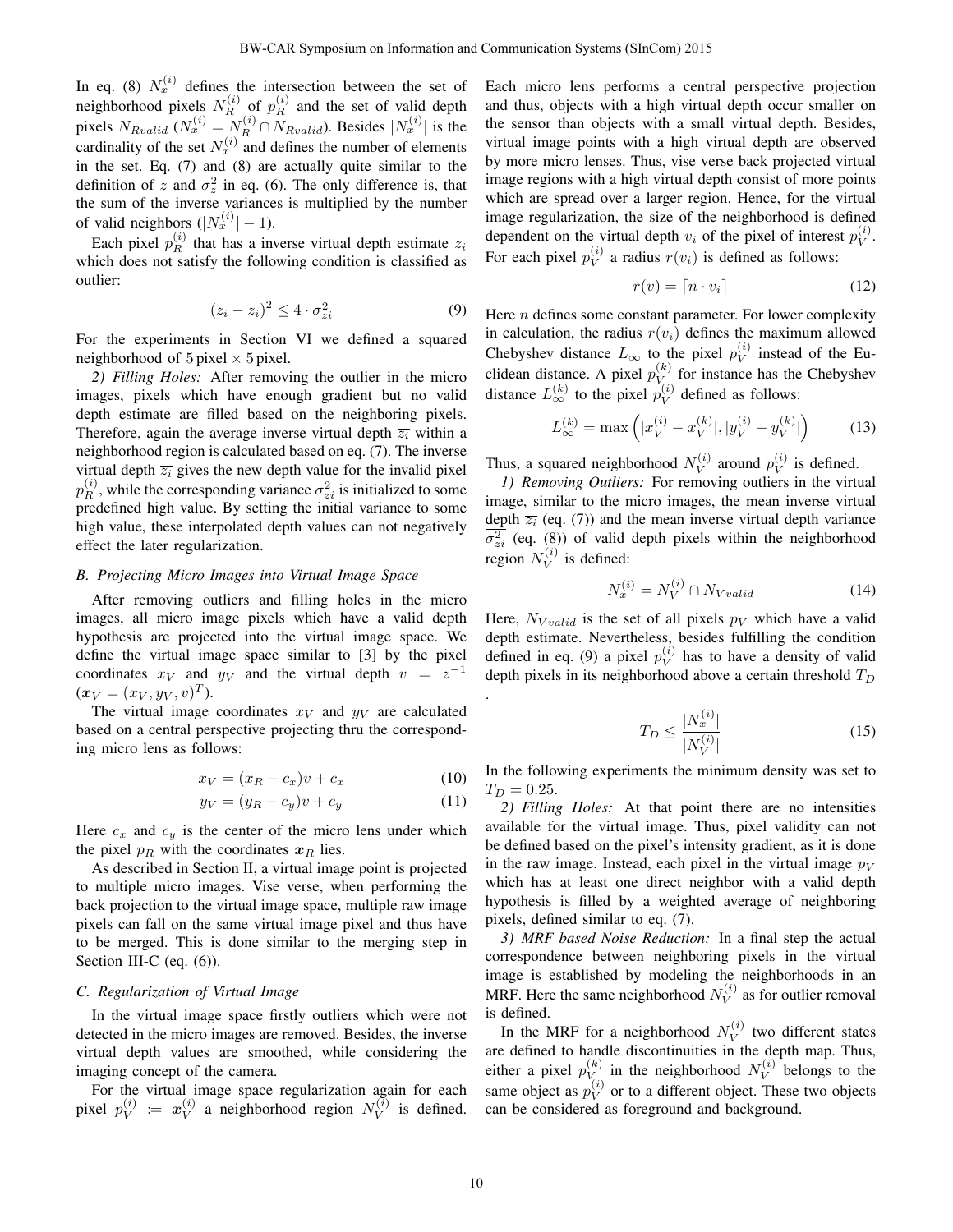Besides, a weighting function  $w(d)$  is defined which models the lower correlation between further apart pixels. Here d defines the euclidean distance between two pixels. In our approach we use a Gaussian curve as weighting function, where the standard deviation  $\sigma_w$  is proportional to v.

$$
w(d) = e^{-\frac{d^2}{2\sigma_w^2}}
$$
 (16)

To model the two different states (foreground and background), the neighborhood is divided in two different sets of valid depth pixels,  $N_{sim}$  and  $N_{diff}$ . Here  $N_{sim}$  are all valid pixels which have a depth value similar to  $p_V^{(i)}$  $V^{(i)}$  (including  $p_V^{(i)}$  $V(V)$  and  $N_{diff}$  contains all valid pixels with a depth value different to  $p_V^{(i)}$  $V(V)$ . The updated depth value of the pixel  $p_V^{(i)}$ V is then calculated based on the larger one of the two sets as follows:

$$
z_i = \frac{\sum_{k \in N_x} z_k \cdot \frac{w_k}{\sigma_{z_k}^2}}{\sum_{k \in N_x} \frac{w_k}{\sigma_{z_k}^2}}
$$
(17)

$$
\sigma_{zi}^2 = \frac{\sum_{k \in N_x} w_k}{\sum_{k \in N_x} \frac{w_k}{\sigma_{zi}^2}}
$$
(18)

Here,  $N_x$  is the one of  $N_{sim}$  and  $N_{diff}$  with the higher cardinality.

$$
N_x = \begin{cases} N_{sim} & \text{if } |N_{diff}| < |N_{sim}|, \\ N_{diff} & \text{else.} \end{cases} \tag{19}
$$

 $w_k$  is defined as follows:

$$
w_k = w(d_k) = w\left(\|(x_V^{(i)}, y_V^{(i)})^T - (x_V^{(k)}, y_V^{(k)})^T\|\right) \tag{20}
$$

# V. INTENSITY IMAGE SYNTHESIS

Additionally to the virtual depth map an intensity image is synthesized. This is done as described in [5]. For each point  $p_V^{(i)}$  $V<sub>V</sub>$ , based on its inverse virtual depth estimate  $z<sub>i</sub>$  a radius  $R<sub>i</sub>$ is defined.

$$
R_i = \frac{D_M}{2 \cdot z_i} \tag{21}
$$

Here,  $D_M$  is the diameter of a micro lens as shown in Figure 3. The radius  $R_i$  defines the region around the pixel  $p_V^{(i)}$  $V^{(i)}$  in which micro lenses still see this virtual image point. Hence, the point  $p_V^{(i)}$  $V<sup>(*i*)</sup>$  is back projected to all micro images for which the center lies within this radius around the pixel. Here only the micro lens types are considered in which the virtual image point is in focus. Based on the corresponding interpolated intensity values a weighted mean is calculated.

$$
I(p_i) = \frac{\sum_k I_k \cdot h_k}{\sum_k h_k} \tag{22}
$$

Here  $h_k$  are the respective intensity values received from a recorded white image. By calculating a weighted mean using the information of the white image for each pixel the optimum signal-to-noise ratio (SNR) is obtained.

For pixels  $p_V$  in the virtual image which have no depth estimate it is satisfactory to assume an approximate depth value to synthesize its intensity. This can be done since such



Fig. 5. Planar chessboard target used for quantitative evaluation. Left: Totally focused intensity image. Center: Color coded depth map before filtering. Right: Color coded depth map after filtering.



Fig. 6. Histogram of virtual depth  $v$  across chessboard target.

pixels anyways lie in a neighborhood of little texture and thus all pixels in the neighborhood have similar intensities.

#### VI. RESULTS

In this section we evaluate the presented filtering method based on artificial as well as real scenes. In a first evaluation we try to measure the filtering results in numbers, as presented in Section VI-A, while Section VI-B presents a qualitative evaluation.

#### *A. Quantitative Evaluation*

For a quantitative evaluation we used a planar target as ground truth which was placed in front of the plenoptic camera, as shown in Figure 5. Here the virtual depth values across the planar target were evaluated and compared before and after filtering. Figure 6 shows the histograms of the virtual depth  $v$  before and after filtering.

Besides, Table I shows some calculated statistics for the virtual depth v across the chessboard target (mean  $\overline{v}$ , median  $\tilde{v}$ , standard deviation  $\sigma_v$ ).

As one can see, the standard deviation  $\sigma_v$  is highly reduce by the filtering. Furthermore, the arithmetic mean  $\overline{v}$  is effected quite a lot by the filtering. This is because the virtual depth is

|                  | mean $\overline{v}$ | median $\tilde{v}$ | std. dev. $\sigma_v$ |
|------------------|---------------------|--------------------|----------------------|
| Before filtering | 5.667               | 5.430              | 1.304                |
| After filtering  | 5.413               | 5.423              | 0.071                |

TABLE I STATISTICS CALCULATED FOR VIRTUAL DEPTH ACROSS CHESSBOARD PLANE.